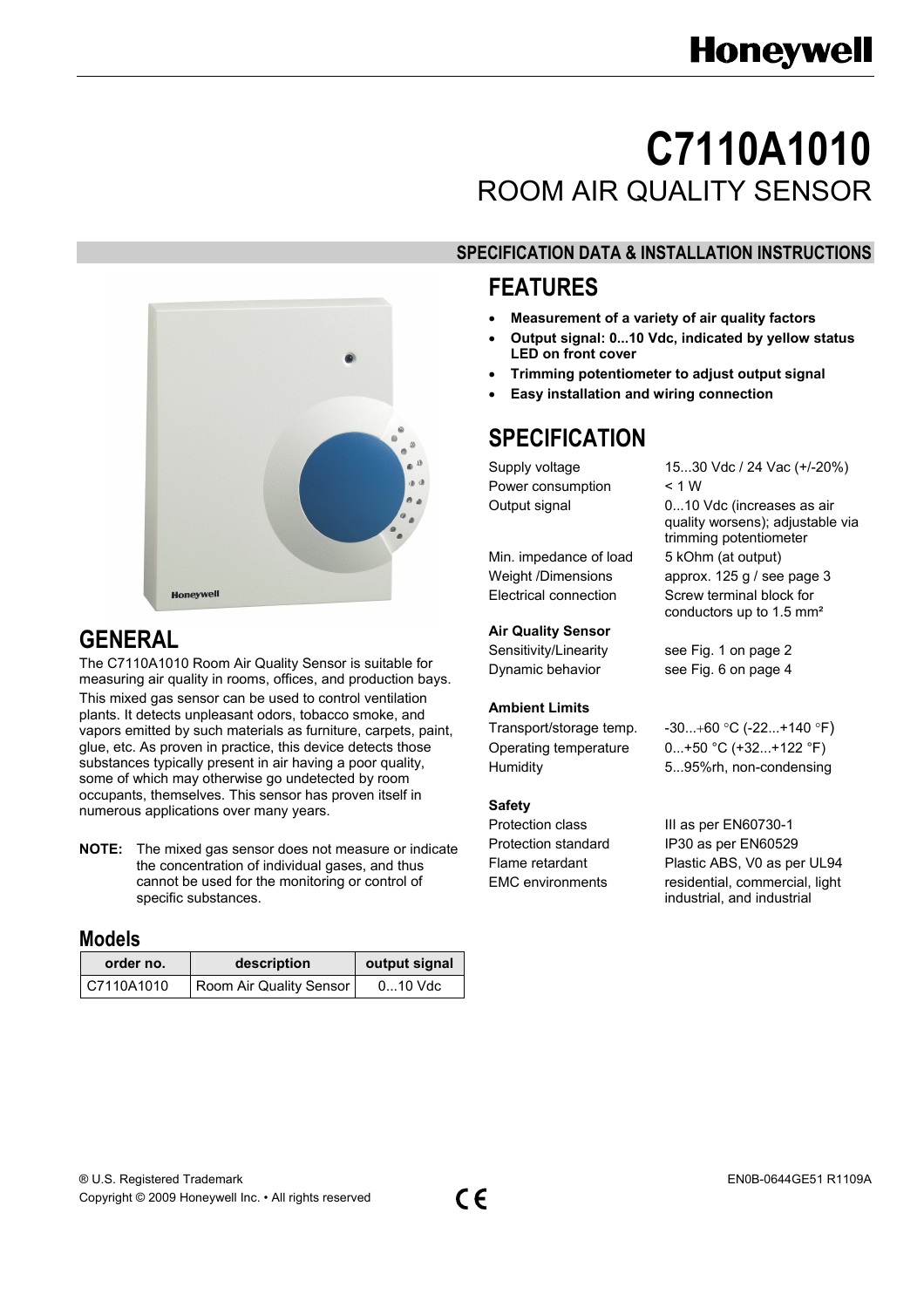# **FUNCTION**

The device contains a heated tin dioxide semiconductor sensor, the electrical conductivity of which varies in proportion to the concentration of reducing agents in the ambient air. This leads to a voltage at the measuring element which is amplified to an output voltage of 0 to 10 Vdc.

The following particles and gases can be detected: cigarette smoke, hydrogen, carbon monoxide, ethanol, ammonia, etc. In contrast to CO2 sensors, which selectively measure the concentration of only one type of gas, the C7110A1010 is a mixed gas sensor and as such functions as a broadband detector, i.e. the sensor signal does not indicate the type of gas or its concentration in ppm (parts per million). The complex and constantly changing composition of room air makes it necessary to perform broadband air quality measurement using such a broadband detector.



**Fig. 1. Output voltage as a function of gas concentration** 

## **INSTALLATION Wiring**

All wiring must comply with local electrical codes and ordinances or as specified on installation wiring diagrams.

Wall module wiring can be sized from 16 to 22 AWG (1.5 to 0.34 mm<sup>2</sup>), depending on the application. The maximum length of wire from a device to a wall module is 1000 ft (305 m). Twisted pair wire is recommended for wire runs longer than 100 ft (30.5 m).

Keep wiring at least one ft (305 mm) away from large inductive loads such as motors, line starters, lighting ballast, and large power distribution panels.

Run wall module wiring separately from 50 Vac or greater power wiring.

# **CAUTION**

**Low Voltage Equipment.** 

**Risk of equipment damage.** 

**The 24 Vac power source for this product must be a safety isolating transformer. A transformer that is CE certified and meets the Low Voltage Device (LVD) requirements must be used in Europe for all installations of this product.** 

### **Positioning**

To avoid falsifying the measuring results, the device should be installed at sites at which typical air quality prevails.

Direct exposure to sunlight and drafts should be avoided. If the device is mounted on a standard flush box, the end of the installation tube in the flush box must be sealed so to avoid any draft in the tube falsifying the measuring result.

Maintain a mounting clearance of approx. 4 in. (10 cm) to the right-hand side of the module in order to allow free airflow to the air quality sensor.

### **Mounting**

**1.** The cover of the air quality sensor is fixed by a tab on the underside of the unit; to disassemble the cover and the sub-base, see Fig. 2. To access all of the mounting holes, pull off the perforated cover, bend down slightly the tab to release the printed circuit board, and leverage the printed circuit board out (see Fig. 3).



**Fig. 2. Cover disassembly** 

**2. a)** Mount the sensor onto the wall outlet box,

or

**b)** bore wall holes as specified in Fig. 3 and mount the wall module with appropriate screws.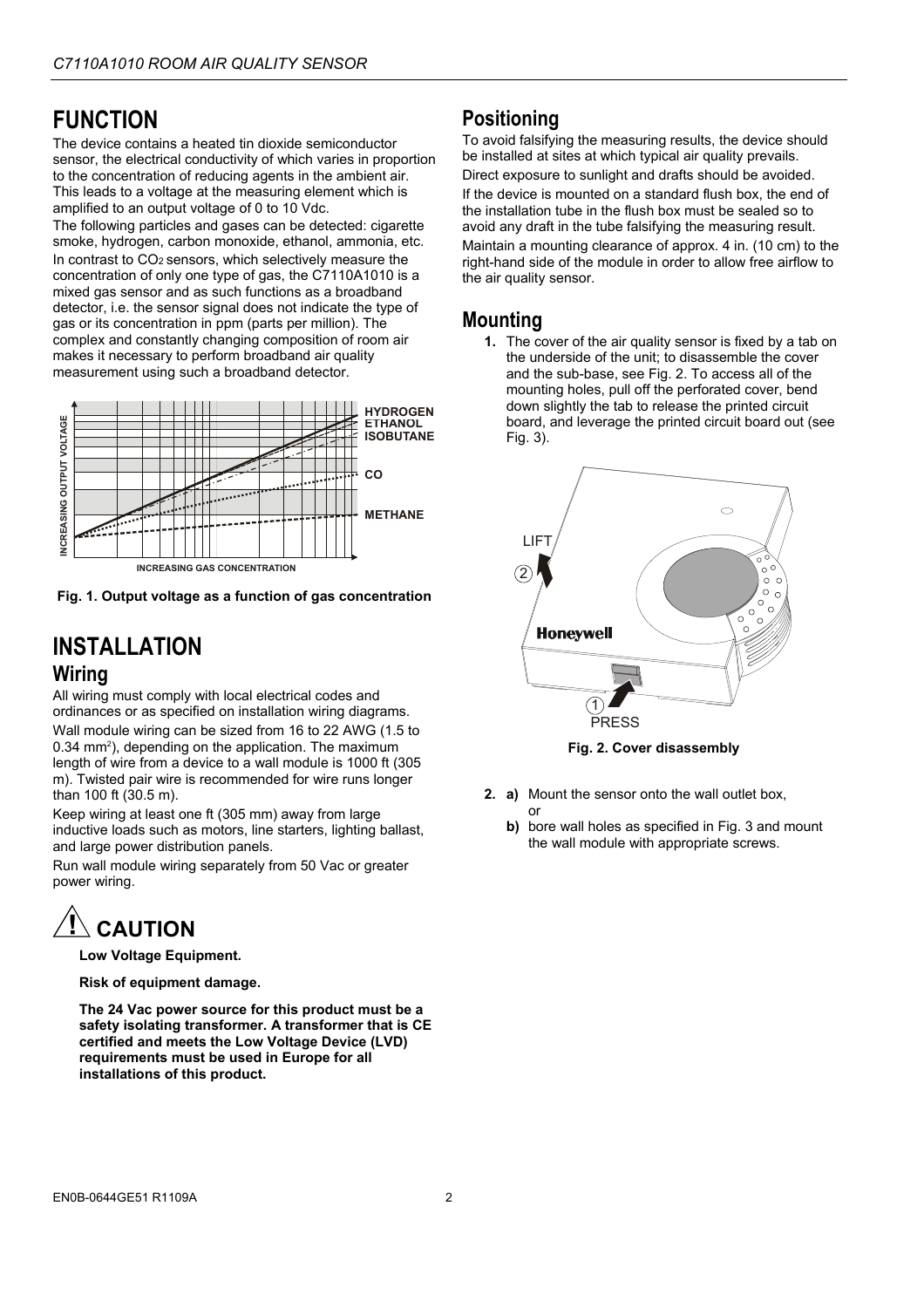

**Fig. 3. Dimensions and mounting holes (mm)** 

#### *IMPORTANT*

*Screw-type terminal blocks are designed to accept no more than one 16 AWG (1.5 mm2) conductor.* 

- **3.** After re-inserting the printed circuit board and the perforated plate, connect the wires to the terminal block as follows:
	- **a)** Strip 3/16 in. (5 mm) of insulation from the conductor.
	- **b)** Insert the wire in the required terminal location (see Fig. 5) and tighten the screw to complete the termination.
- **4.** Adjust the trimming potentiometer (see section "Adjusting the Offset Signal").
- **5.** Remount the cover as shown in Fig. 4 and make sure that the tab on the underside engages.
- **6.** The sensor is now operational. When the air quality deteriorates, the voltage of the output signal will rise.



**Fig. 4. Cover assembly** 

### **Adjusting the Offset Signal**

After mounting the device, the output signal should be adjusted in accordance with expected ambient conditions and individual preferences.

The output signal is adjusted using the trimming potentiometer located on the sensor board (see Fig. 5).



#### **Fig. 5. Wiring Connection and Trimming Potentiometer**

The offset of the output signal is increased or lowered by means of this potentiometer. The yellow status LED (see Fig. 5) indicates the corresponding signal strength:

- Turning the trimming potentiometer clockwise (CW) decreases the output signal (minimum brightness is reached at an output signal of 1.5 V)
- Turning the trimming potentiometer counterclockwise (CCW) increases the output signal (maximum brightness is reached at an output signal of 9 V).